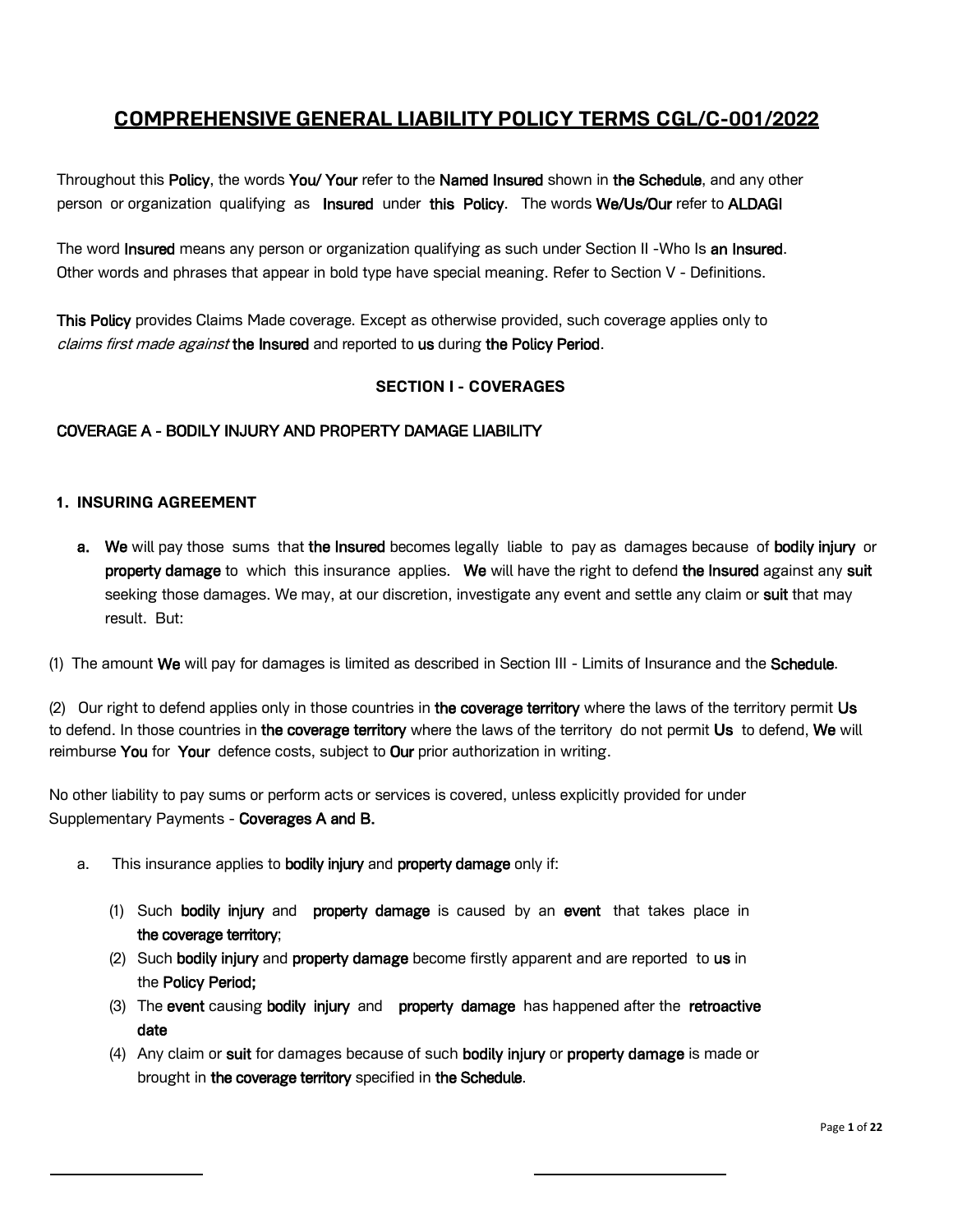- b. Subject to the conditions as above, we will perform the payment of the indemnification under the section only upon the final court/ arbitration decision on the amount of your liability is adopted and enters into legal force.
- c. We may upon our sole discretion decide to settle a claim out of court/arbitration if you accept our offer for out of court/arbitration indemnification and will release us of any further liability in connection with the event.

## **2. EXCLUSIONS**

This insurance does not apply to:

### a. Expected or Intended Injury

**Bodily injury or property damage** expected or intended from the standpoint of the Insured. This exclusion does not apply to bodily injury resulting from the use of reasonable force to protect persons or property.

### b. Contractual Liability

Bodily injury or property damage which the Insured is liable to pay as damages by reason of the assumption of liability in a contract or agreement, except (for the purpose of the indemnification under the productscompleted operations hazard cover only and subject to the bodily injury and property damage be within the definition of products-completed operations hazard): assumed in that part of any other contract or agreement pertaining to Your business under which You assume the tort liability of another party to pay for bodily injury or property damage to a third person or organization and provided the bodily injury or property damage occurs subsequent to the execution of the contract or agreement

### c. Liquor Liability

Bodily injury or property damage for which any Insured may be held liable by reason of:

(1) Causing or contributing to the intoxication of any person;

(2) The furnishing of alcoholic beverages to a person under the legal drinking age or under the influence of alcohol; or

(3) Any statute, ordinance or regulation relating to the sale, gift, distribution or use of alcoholic beverages.

This exclusion applies only if You are in the business of manufacturing, distributing, selling, serving or furnishing alcoholic beverages.

### d. Workers' Compensation and similar Laws/Liabilities

Any liability of the **Insured** under a workmen's compensation, disability benefits or unemployment compensation law or any similar law/ liabilities.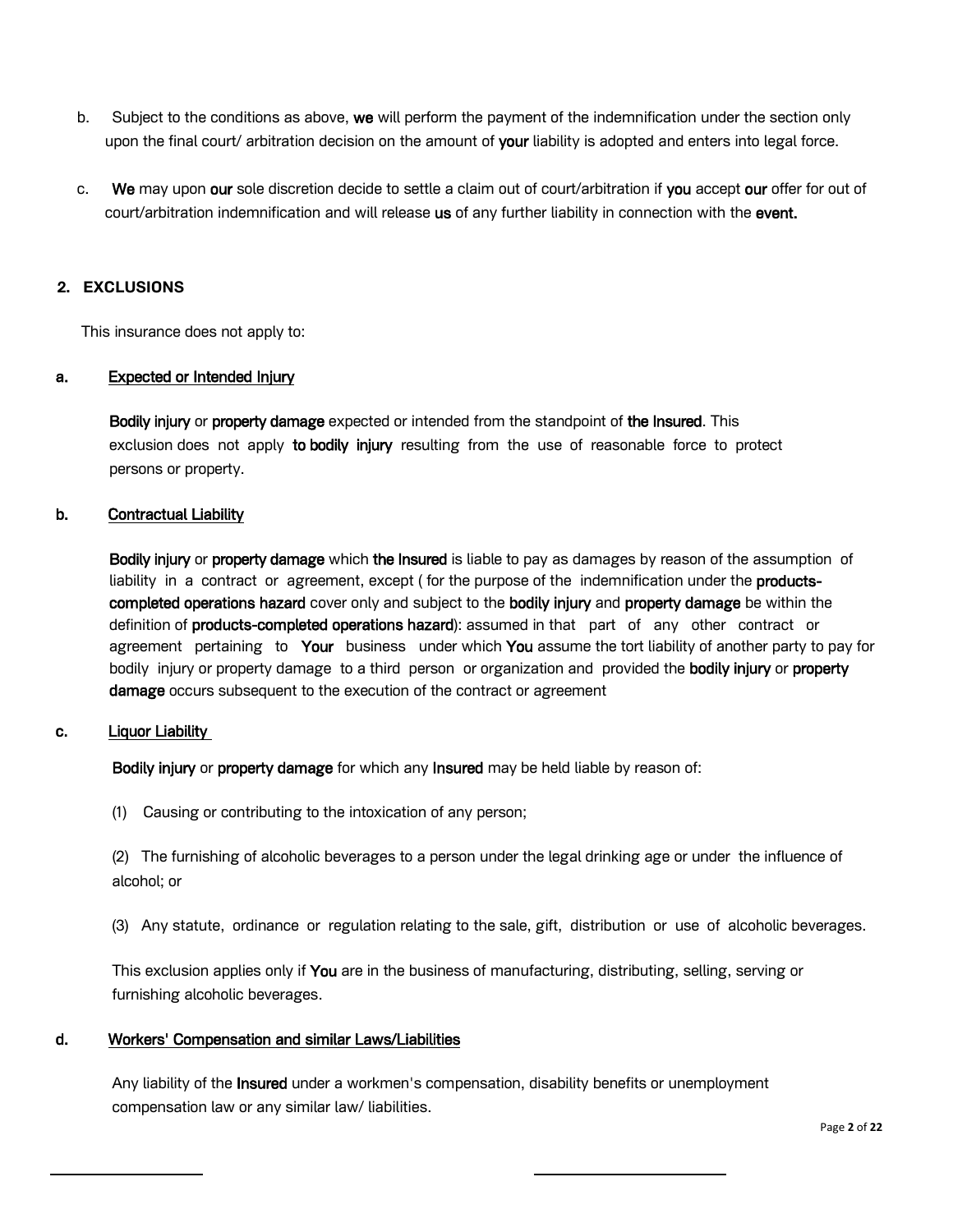## e. Employer's Liability

### Bodily injury to:

- (1) An employee of the Insured arising out of and in the course of:
	- (a) Employment by the Insured; or
	- (b) Performing duties related to the conduct of the Insured's business; or
- (2) The spouse, child, parent, brother or sister of that employee as a consequence of Paragraph (1) above.

This exclusion applies:

- (1) Whether the Insured may be liable as an employer or in any other capacity; and
- (2) To any liability to share damages with or repay someone else who must pay damages because of the injury.

## f. Pollution.

- (1) Bodily injury or property damage arising out of any actual, alleged or threatened discharge, dispersal, seepage, migration, release or escape of pollutants, except for
	- a. Bodily injury if sustained within a building and caused by smoke, fumes, vapor or soot from equipment used to heat that building;
	- b. Bodily injury or property damage arising out of heat, smoke or fumes from a hostile fire;
	- c. Bodily injury or property damage arising out of the escape of fuels, lubricants or other operating fluids which are needed to perform the normal electrical, hydraulic or mechanical functions necessary for the operation of mobile equipment or its parts, if such fuels, lubricants or other operating fluids escape from a vehicle part designed to hold, store or receive them. This exception does not apply if the bodily injury or property damage arises out of the intentional discharge, dispersal or release of the fuels, lubricants or other operating fluids, or if such fuels, lubricants or other operating fluids are brought on or to the premises, site or location with the intent that they be discharged, dispersed or released as part of the operations being performed by such Insured, contractor or subcontractor;
	- d. Bodily injury or property damage sustained within a building and caused by the release of gases, fumes or vapors from materials brought into that building in connection with operations being performed by You or on Your behalf by a contractor or subcontractor; or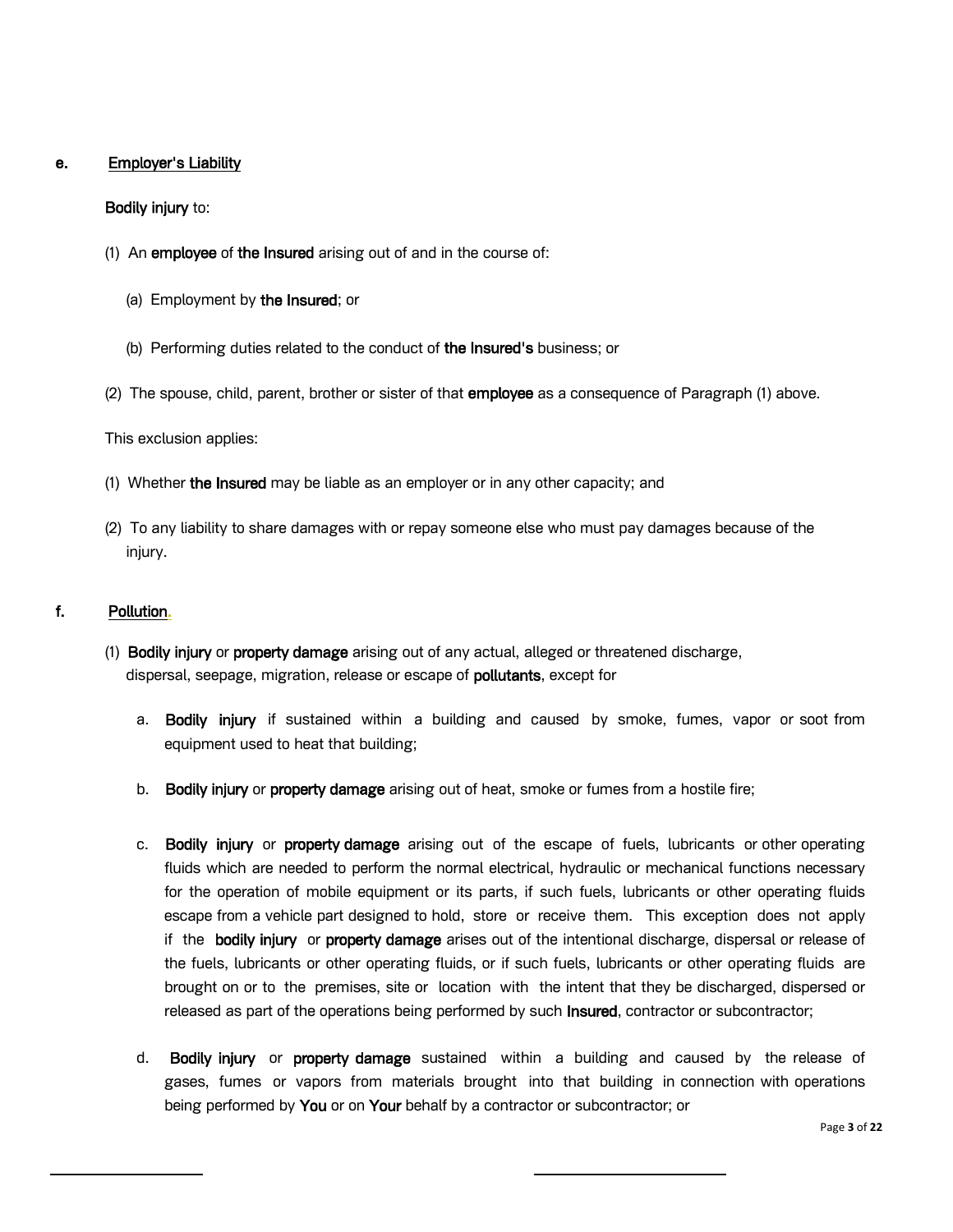- (2) Any loss, cost or expense arising out of any:
	- (a) Request, demand, order or statutory or regulatory requirement that any Insured or others test for, monitor, clean up, remove, contain, treat, detoxify or neutralize, or in any way respond to, or assess the effects of **pollutants**; or
	- (b) Claim or suit by or on behalf of a governmental authority for damages because of testing for, monitoring, cleaning up, removing, containing, treating, detoxifying or neutralizing, or in any way responding to, or assessing the effects of **pollutants**.

## g. Aircraft, Auto or Watercraft

Bodily injury or property damage arising out of the ownership, maintenance, use or entrustment to others of any aircraft, auto or watercraft owned or operated by or rented or loaned to any Insured. Use includes any operation and loading or unloading.

## h. Mobile equipment

Bodily injury or property damage arising out of:

- (1) The transportation of mobile equipment by an auto owned or operated by or rented or loaned to any Insured; or
- (2) The use of mobile equipment in, or while in practice for, or while being prepared for, any prearranged racing, speed, demolition, or stunting activity.

## i. War

**Bodily injury** or **property damage** due to war, whether or not declared, or any act or condition incident to war. War includes civil war, insurrection, invasion, act of foreign enemy, civil commotion, factional civil commotion, terrorism, military or usurped power, rebellion or revolution.

## j. Damage To Property

### Property damage to:

- (1) Property You own, rent, or occupy;
- $(2)$  Premises You sell, give away or abandon, if the property damage arises out of any part of those premises
- (3) Property loaned to You;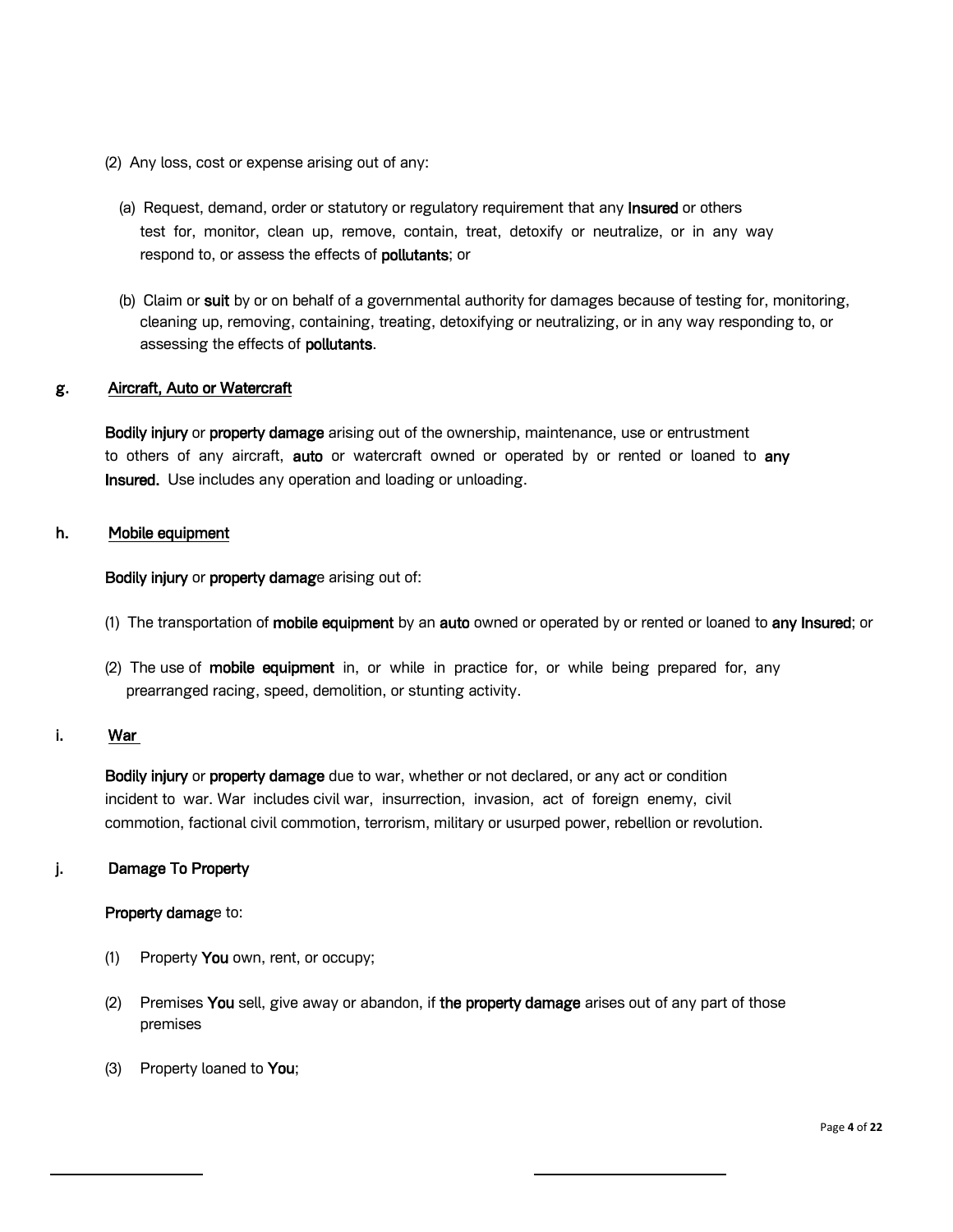- (4) Personal property in the care, custody or control of the Insured
- (5) That particular part of real property on which You or any contractors or subcontractors working directly or indirectly on Your behalf are performing operations, if the property damage arises out of those operations; or
- (6) That particular part of any property that must be restored, repaired or replaced because Your work was incorrectly performed on it

## k. Damage To Your product

Property damage to Your product arising out of it or any part of it.

### l. Damage to Your work

Property damage to Your work arising out of it or any part of it

### m. Damage to the Property that incorporates your work or product

Property damage to property that incorporates Your product or Your work

### n. Damage to Property Not Physically Injured

Property damage to property that was not physically injured

### o. Recall Of Products, Work Or Impaired Property

Damages claimed for any loss, cost or expense incurred by You or others for the loss of use, withdrawal, recall, inspection, repair, replacement, adjustment, removal or disposal of:

- (1) Your product;
- (2) Your work; or
- (3) Impaired property;

if such product, work, or property is withdrawn or recalled from the market or from use by any person or organization because of a known or suspected defect, deficiency, inadequacy or dangerous condition in it.

### p. Product guarantee

Any loss arising from failure of Your products or you to achieve results expressly guaranteed by You to the extent that the express performance guarantee exceeds the obligations which would ordinary attach to You under the general law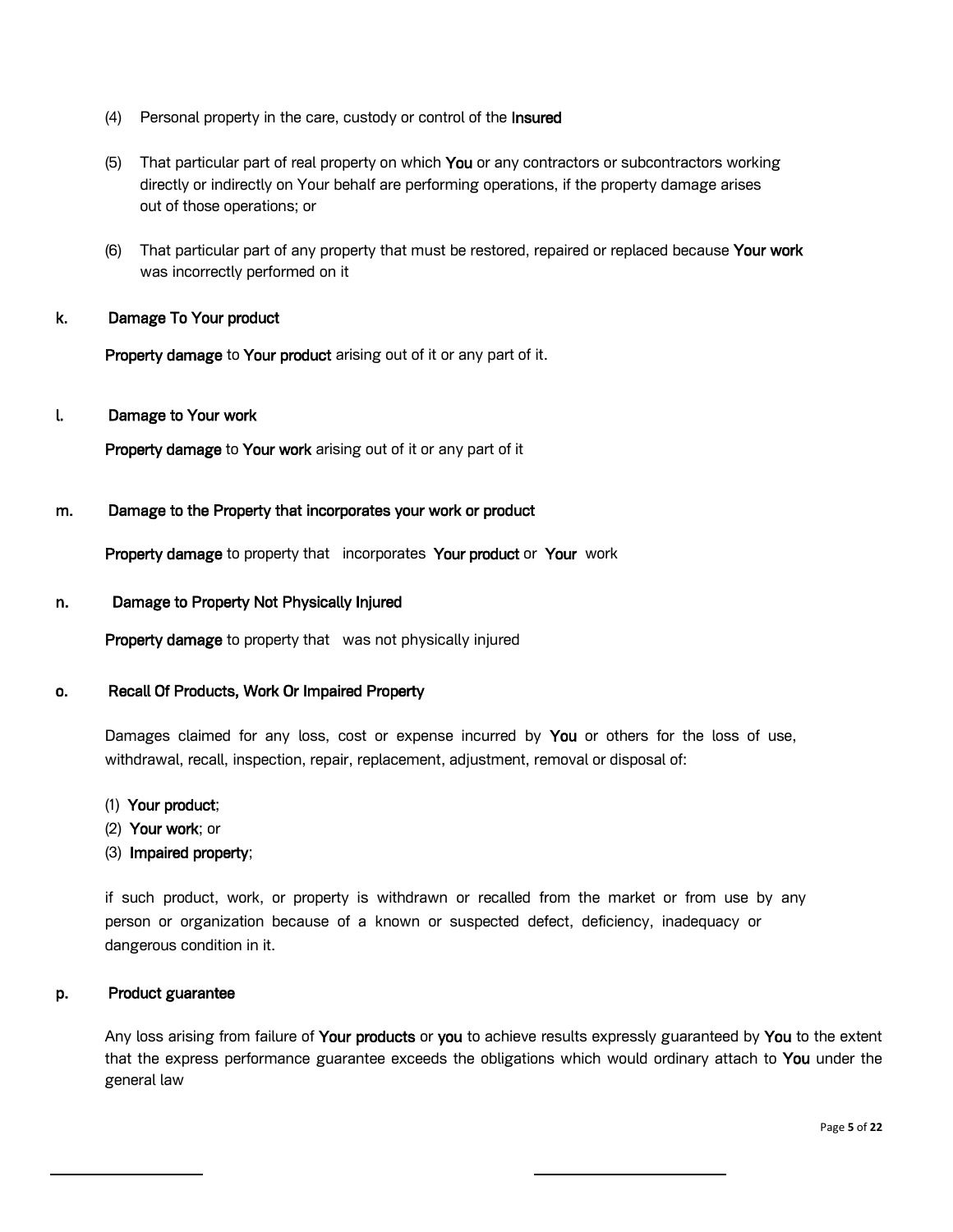## q. Employment-Related Practices

## Bodily injury to:

- (1) A person arising out of any:
	- (a) Refusal to employ that person
	- (b) Termination of that person's employment; or
	- (c) Employment-related practices, policies, acts or omissions, such as coercion, demotion, evaluation, reassignment, discipline, defamation, harassment, humiliation or discrimination directed at that person; or
- (2) The spouse, child, parent, brother or sister of that person as a consequence of **bodily injury** to that person at whom any of the employment related practices describe in paragraphs (a), (b) or (c) above is directed.

This exclusion applies:

- (1) Whether the Insured may be liable as an employer or in any other capacity; and
- (2) To any liability to share damages with or repay someone else who must pay damages because of the injury.

### r. Personal and advertising injury

Bodily injury arising out of personal and advertising injury

### s. Asbestos

Property damage or bodily injury, arising out of the manufacture of, mining of, use of, sale of, installation of, removal of, distribution of, or exposure to asbestos products, asbestos fibers or asbestos dust, or to any liability of the Insured to indemnify any party because of damages arising out of such property damage or bodily injury as a result of manufacture of, mining of, use of, sale of, installation of, removal of, distribution of, or exposure to asbestos products, asbestos fibers or asbestos dust.

## t. Nuclear

This Policy does not cover liability for claims arising out of, directly or indirectly caused by or contributed to by

(a) ionizing radiations or contamination by radioactivity from any nuclear fuel or from any nuclear waste from the combustion of nuclear fuel;

(b) the radioactive, toxic, explosive or other hazardous properties of any explosive nuclear assembly or nuclear component thereof;

### u. Magnetic or Electromagnetic Fields or Radiation

This Policy does not cover loss or liability which arises out of or is contributed to directly or indirectly by exposure to magnetic or electromagnetic fields or radiation however caused or generated.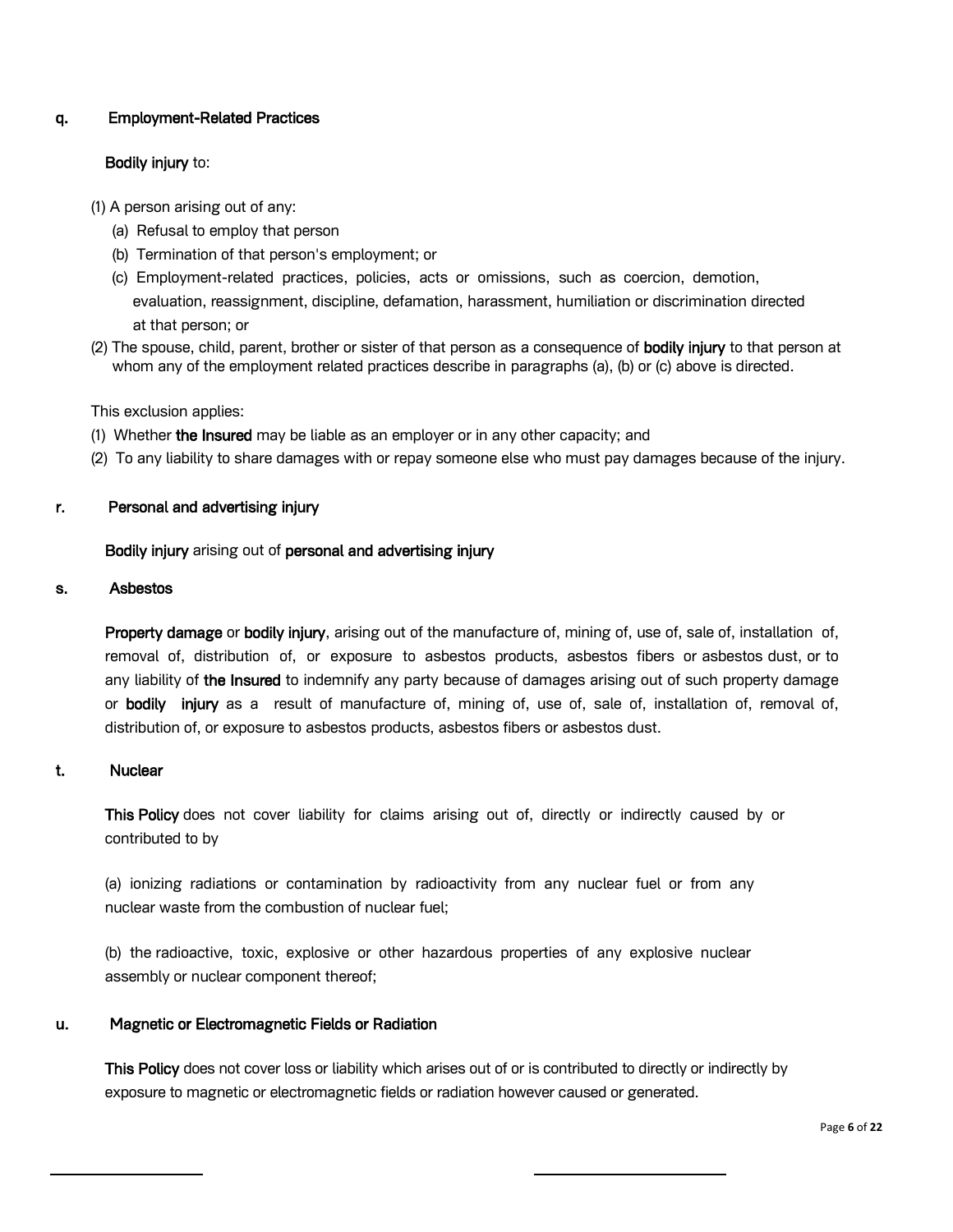## v. Pandemic

ANY INJURY, LOSS, DAMAGE AND RESULTANT BUSINESS INTERRUPTION, COST OR EXPENSE ARISING OUT OF OR RESULTING FROM OR RELATING TO OR CAUSED DIRECTLY OR INDIRECTLY (INCLUDING BY FEAR OF OR THREAT OF) BY ANY INFECTIOUS DISEASES (INCLUDING ANY VIRUS, BACTERIUM OR OTHER MICROORGANISM THAT INDUCES OR IS CAPABLE OF INDUCING DISEASE, ILLNESS, OR PHYSICAL DISTRESS INCLUDING BUT NOT LIMITED TO COVID-19, SARS) THE SPREAD OF WHICH IS CHARACTERIZED AS PANDEMIC.

## w. Professional Liability

This Policy does not apply to liability due to any negligence, error or omission, malpractice or mistake of a professional nature committed or alleged to have been committed by or on behalf of the Insured in the conduct of the Insured's Business activities as stated in the Schedule.

## COVERAGE B - PERSONAL AND ADVERTISING INJURY LIABILITY – NOT COVERED

## **1. INSURING AGREEMENT**

- a. We will pay those sums that the Insured becomes legally liable to pay as damages because of personal and advertising injury to which this insurance applies. We will have the right to defend the Insured against any suit seeking those damages. We may, at our discretion, investigate any offense and settle any claim or suit that may result. But:
	- (1) The amount We will pay for damages is limited as described in Section III Limits of Insurance and the Schedule.
	- (2) Our right to defend applies only in those countries in the coverage territory where the laws of the territory permit Us to defend. In those countries in the coverage territory where the laws of the territory do not permit Us to defend, We will reimburse You for Your defense costs, subject to Our prior authorization in writing.

No other obligation or liability to pay sums or perform acts or services is covered, unless explicitly provided for under Supplementary Payments - Coverages A and B.

- b. This insurance applies to personal and advertising injury caused by an offence arising out of Your business, but only if the offence was committed in the coverage territory and reported during the Policy Period. Any claim or suit must be made or brought in the coverage territory specified in the Schedule.
- c. Subject to the conditions as above, we will perform the payment of the indemnification under the section only upon the final court/ arbitration decision on the amount of your liability is adopted and enters into legal force.
- d. We may upon our sole discretion decide to settle a claim out of court/arbitration if you accept our offer for out of court/arbitration indemnification and will release us of any further liability in connection with the event.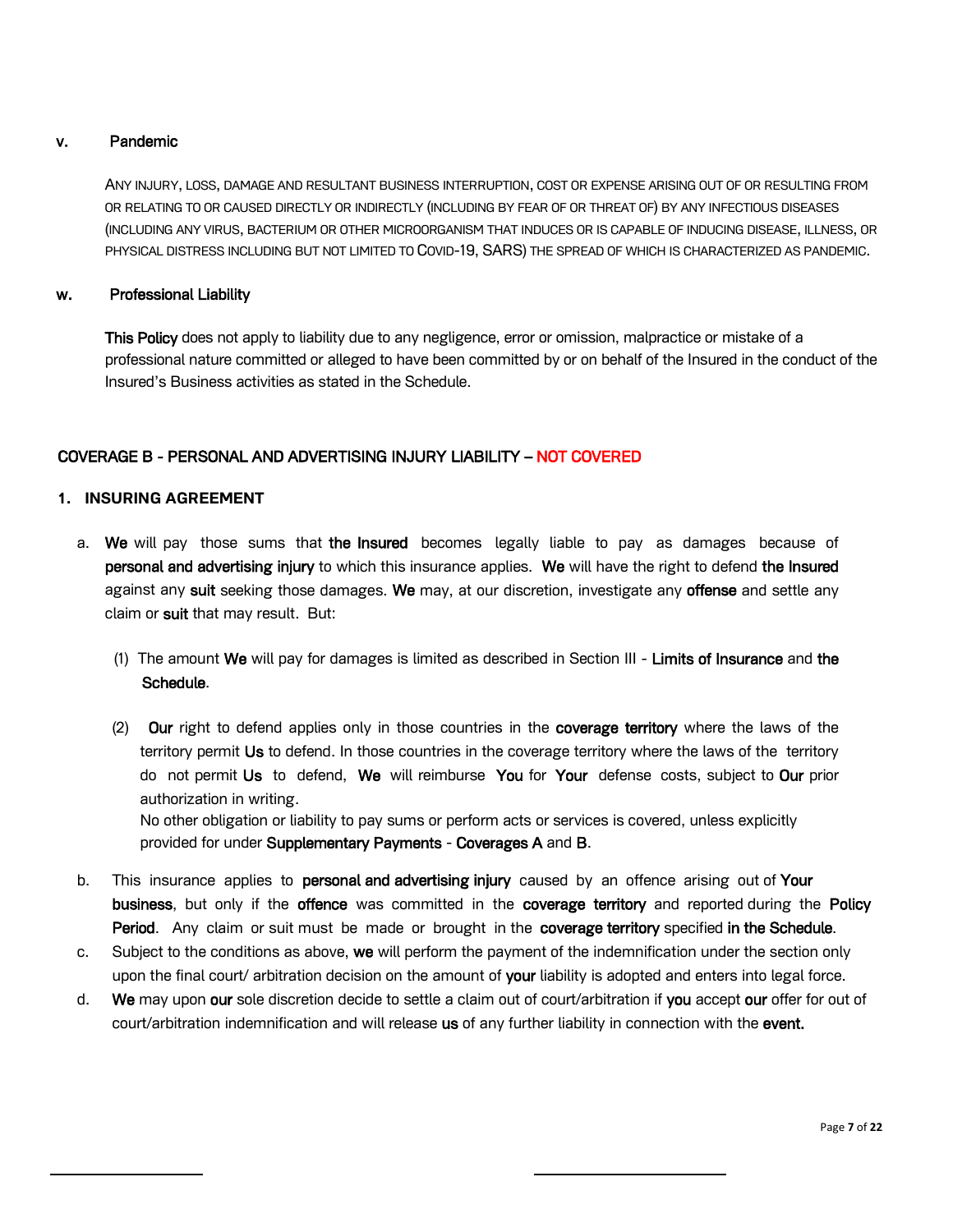## **2. EXCLUSIONS**

This insurance does not apply to such personal and advertisement injury which is :

### a. Knowing Violation of Rights of another

Caused by or at the direction of the Insured with the knowledge that the act would violate the rights of another and would inflict personal and advertising injury;

### b. Material published with knowledge of falsity

Arising out of oral or written publication of material, if done by or at the direction of the Insured with knowledge of its falsity;

### c. Material published prior to Policy period

Arising out of oral or written publication of material whose first publication took place before the beginning of the Period of Insurance;

### d. Criminal Acts

Arising out of a criminal act committed by or at the direction of any Insured;

### e . Contractual liability

For which the Insured has assumed liability in a contract or agreement. This exclusion does not apply to liability for damages that the Insured would have in the absence of the contract or agreement;

### f. Breach of Contract

Arising out of a breach of contract

## g. Quality of performance of goods – failure to conform to statements

Arising out of the failure of goods, products or services to conform with any statement of quality or performance made in Your advertisement;

#### h. Wrong description of prices

Arising out of the wrong description of the price of goods, products or services stated in Your advertisement;

#### i. Infringement of Copyright, Patent, Trademark or trade secret

Personal and advertising injury arising out of infringement of copyright, patent, trademark, trade secret or other intellectual property rights.

However, this exclusion does not apply to infringement, in your advertisement of copyright, trade dress or slogan.

### j. Insureds in Media And internet type businesses

Committed by an Insured whose business is advertising, broadcasting, publishing or telecasting. However, this exclusion does not apply to Paragraphs .a., b. and c. of personal and advertising injury under the Definitions Section;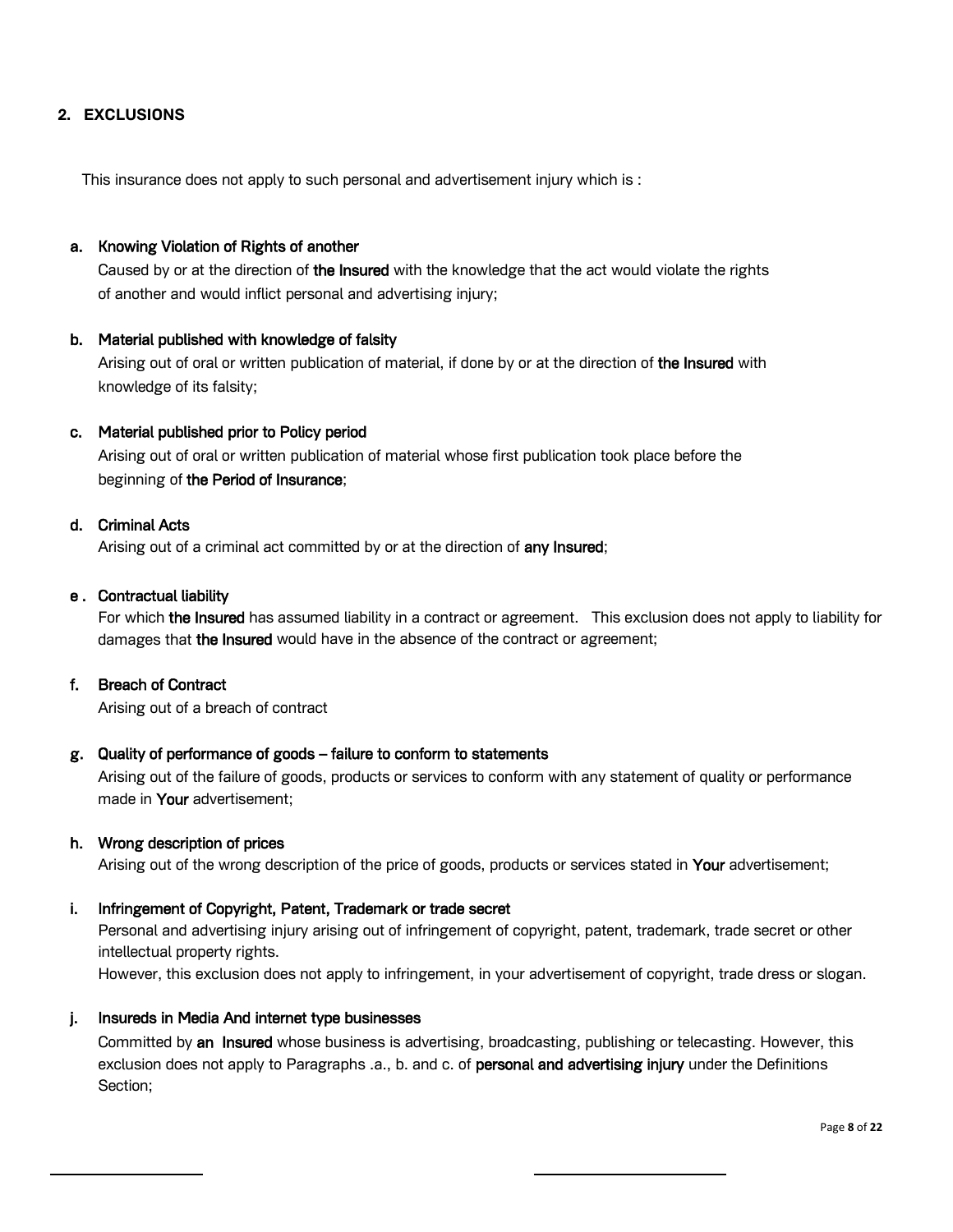## k. Electronic Chats room or bulletin Boards

Personal and advertising injury arising out of an electronic chats room or bulletin board the Named Insured hosts, owns or over which the Named Insured exercises control.

## l. Unauthorized use of another's name or product

Personal and advertising injury arising out of unauthorized use of another's name or product in your e-mail address, domain name or metatag, or any other similar tactics to mislead another's potential customers.

### m. Pollution

Personal and advertising injury arising out of the actual, alleged or threatened discharge, dispersal, seepage, migration, release or escape of **pollutants** at any time.

## n. Pollution related

Any loss, cost or expense arising out of any:

- (1) Request, demand or order that any insured or others test for, monitor, clean up, remove, contain, treat, detoxify or neutralize or in any way respond to, or assess the effects of pollutants; or
- (2) Claim or suit by or on behalf of a governmental authority for damages because of testing for, monitoring, cleaning up, removing, containing, treating, detoxifying or neutralizing, or in any way responding to, or assessing the effects of pollutants

# o. Employment-Related Practices Personal injury to:

- (1) A person arising out of any:
	- (a) Refusal to employ that person
	- (b) Termination of that person's employment; or
	- (c) Employment-related practices, policies, acts or omissions, such as coercion, demotion, evaluation, reassignment, discipline, defamation, harassment, humiliation or discrimination directed at that person; or
- (2) The spouse, child, parent, brother or sister of that person as a consequence of **personal injury** to that person at whom any of the employment related practices describe in paragraphs (a), (b) or (c) above is directed.

This exclusion applies:

- (1) Whether the Insured may be liable as an employer or in any other capacity; and
- (2) To any liability to share damages with or repay someone else who must pay damages because of the injury.

# COVERAGE C - MEDICAL PAYMENTS – NOT COVERED

# **1. INSURING AGREEMENT**

a. We will pay medical expenses as described below for bodily injury caused by an accident: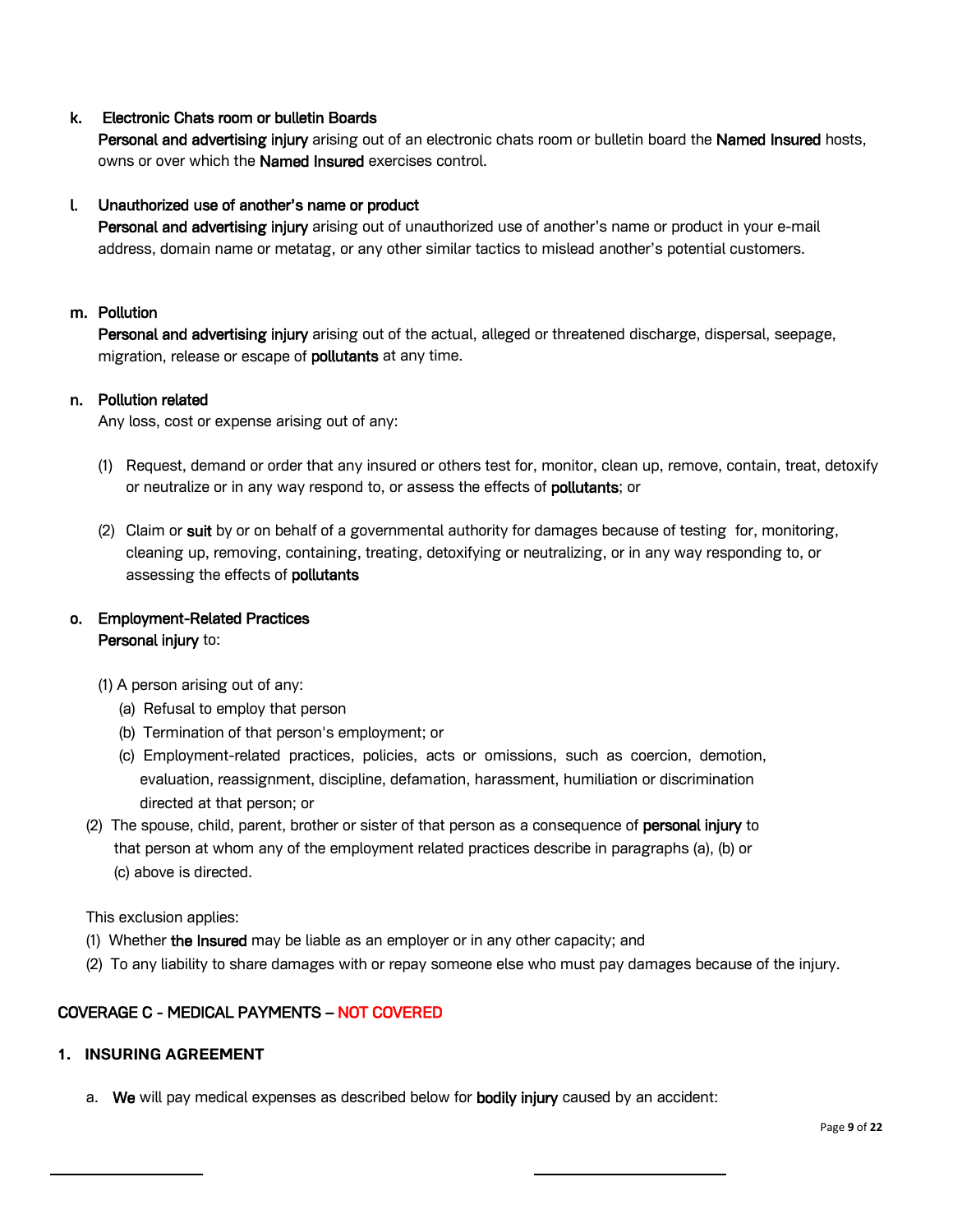- (1) On premises You own or rent;
- (2) On ways next to premises You own or rent; or
- (3) Because of Your operations;

## provided that:

- (1) The accident takes place in the coverage territory and is reported during the Period of Insurance;
- (2) The expenses are incurred within 30 (thirty) working days of the date of the accident and agreed with Us immediately on occurrence; and
- (3) The injured person submits to examination, at Our expense, by physicians of Our choice as often as We reasonably require
- b. We will make these payments regardless of fault. These payments will not exceed the applicable limit of insurance. We will pay reasonable expenses for:
	- (1) First aid administered at the time of an accident;
	- (2) Necessary medical, surgical, x-ray and dental services, including prosthetic devices; and
	- (3) Necessary ambulance, hospital, professional nursing and funeral services.

## **2. EXCLUSIONS**

We will not pay expenses for **bodily injury:** 

### a. To any Insured.

- b. To a person hired to do work for or on behalf of any Insured or a tenant of any Insured.
- c. To a person injured on that part of premises You own or rent that the person normally occupies.
- d. To a person, whether or not an employee of any Insured, if benefits for the bodily injury are payable or must be provided under a workers' compensation or disability benefits law or a similar law.
- e. To a person injured while taking part in athletics.
- f. Included within the products-completed operations hazard.
- g. Excluded under Coverage A.
- h. Due to war, whether or not declared, or any act or condition incident to war. War includes civil war, insurrection, invasion, act of foreign enemy, civil commotion, factional civil commotion, terrorism, military or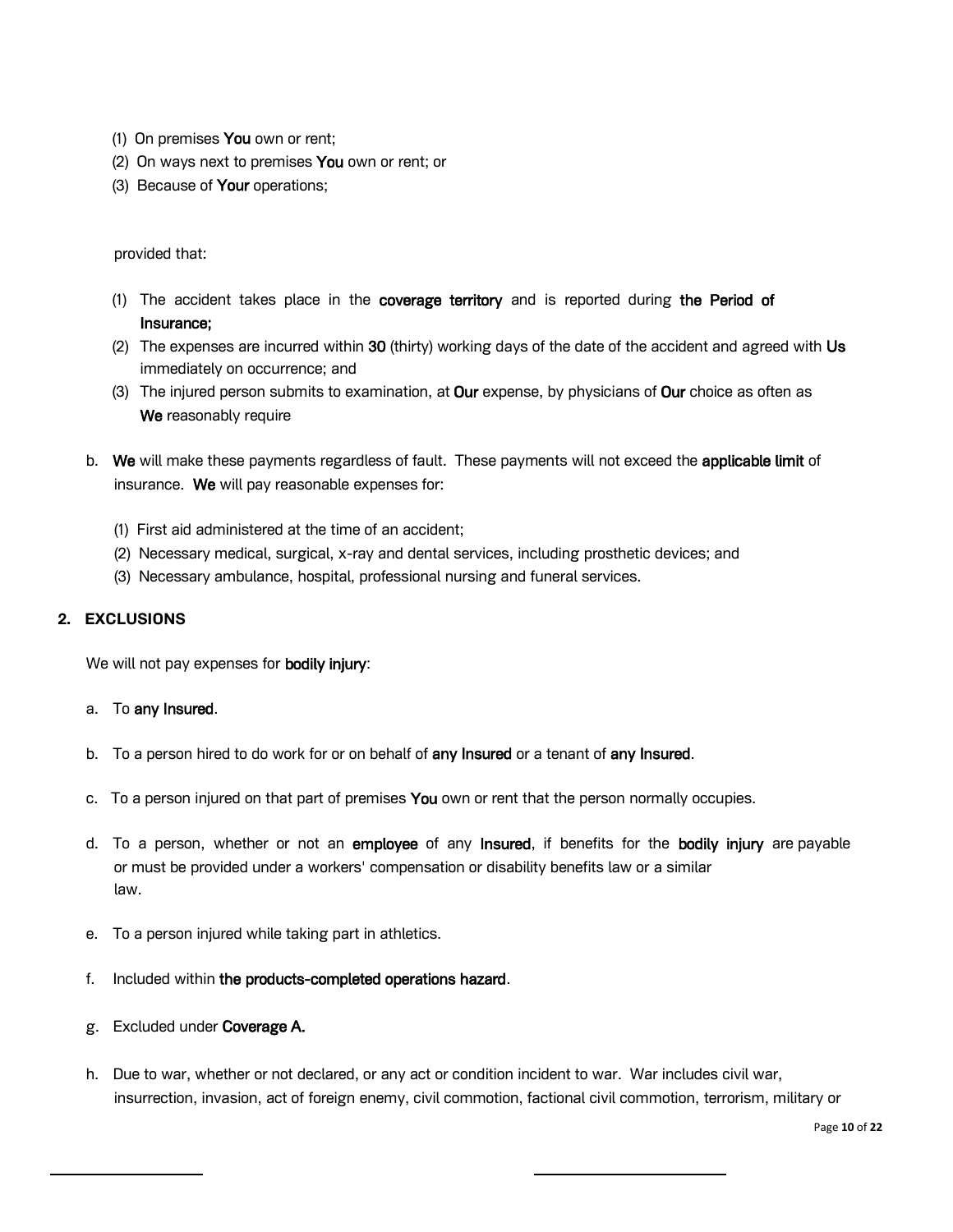usurped power, rebellion or revolution.

i. Incurred *outside of Georgia/ for medical treatment outside of Georgia* 

SUPPLEMENTARY PAYMENTS - COVERAGES A AND B

- 1. We will pay, with respect to any claim We investigate or settle or any suit against an Insured We defend: a. All expenses We incur.
	- b. All reasonable expenses incurred by the Insured at Our request to assist Us in the investigation or defense of the claim or suit.
	- c. All costs assessed or taxed against the Insured in the suit.

These payments will reduce the limits of insurance.

## SECTION II- WHO IS AN INSURED

- 1. If You are designated in the Schedule as:
	- a. An individual, You and Your spouse are Insureds, but only with respect to the conduct of a business of which You are the sole owner.
	- b. A partnership or joint venture, You are an Insured. Your members, Your partners, and their spouses are also Insureds, but only with respect to the conduct of Your business.
	- c. An organization other than a partnership, or a joint venture You are an Insured. Your executive officers and directors are Insureds, but only with respect to their duties as Your officers or directors. Your stockholders are also Insureds, but only with respect to their liability as stockholders, with respect to the conduct of Your business.
- 2. Each of the following is also an Insured:
	- a. Your employees, other than either Your executive officers (if You are an organization other than a partnership, or joint venture), but only for acts within the scope of their employment by You or while performing duties related to the conduct of Your business. However none of these employees is an Insured for:
		- (1) Bodily injury or personal and advertising injury:
			- (a) To You, to Your partners or members (if You are a partnership or joint venture), or to a coemployee while that co-employee is either in the course of his or her employment or while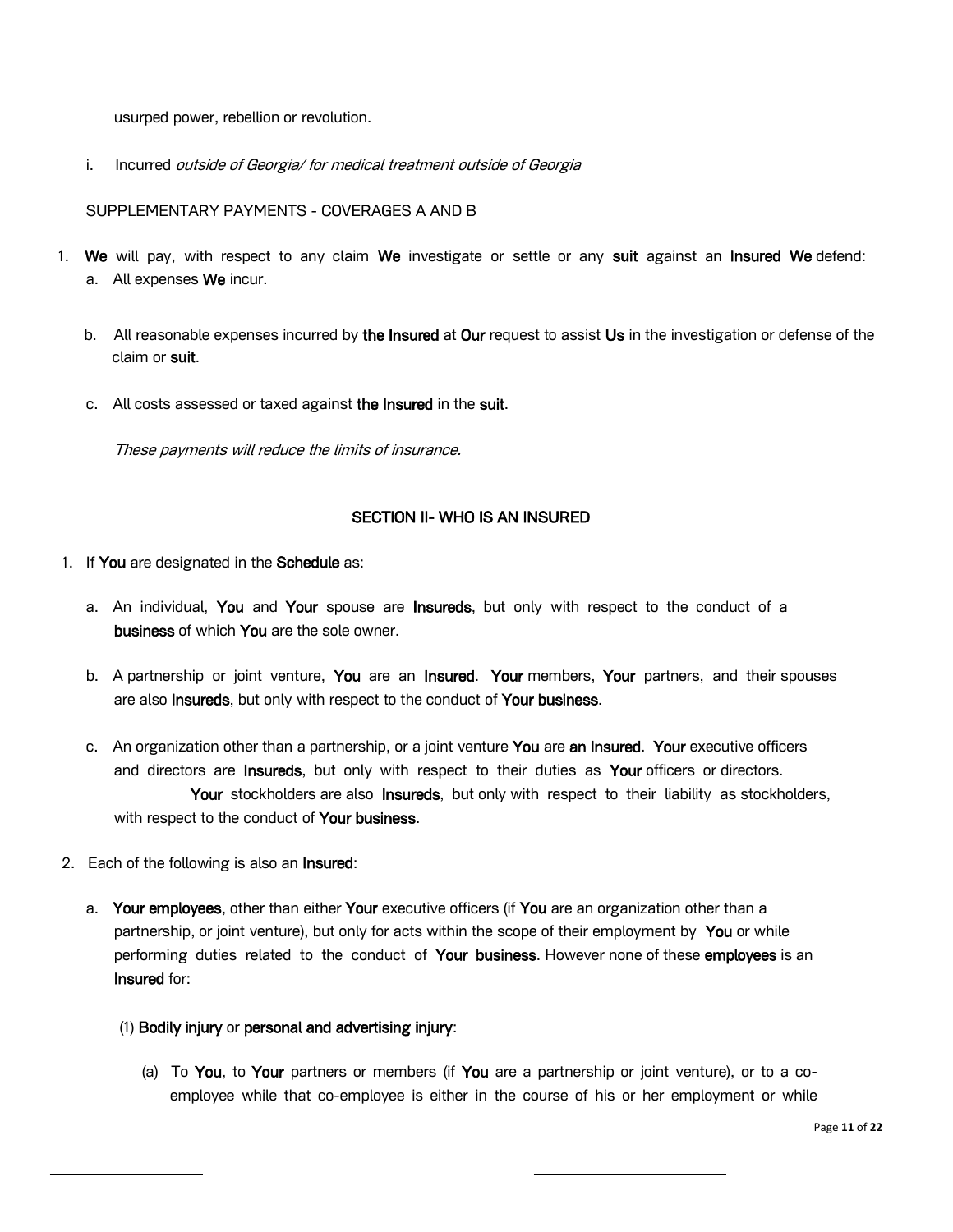performing duties related to the conduct of Your business;

- (b) To the spouse, child, parent, brother or sister of that co-employee as a consequence of Paragraph (1) (a) above;
- (c) For which there is any liability to share damages with or repay someone else who must pay damages because of the injury described in Paragraphs (1)(a) or (b) above; or
- (d) Arising out of his or her providing or failing to provide professional health care services.
- (2) Property damage to property:
	- (a) Owned, occupied or used by,
	- (b) Rented to, in the care, custody or control of, or over which physical control is being exercised for any purpose by

You, any of Your employees, any partner or member (if You are a partnership or joint venture), or any member

- b. Any person (other than Your employee) or any organization while acting as Your real estate manager.
- c. Any person or organization having proper temporary custody of Your property if You die, but only: (1)

With respect to liability arising out of the maintenance or use of that property; and

- (2) Until Your legal successor has been appointed.
- d. Your legal successor if You die, but only with respect to your duties as such.
- 3. With respect to mobile equipment registered in Your name under any motor vehicle registration law, any person is an Insured while driving such equipment along a public highway with Your permission. Any other person or organization responsible for the conduct of such person is also an Insured, but only with respect to liability arising out of the operation of the equipment, and only if no other insurance of any kind is available to that person or organization for this liability. However, no person or organization is an Insured with respect to:
	- a. Bodily injury to a co-employee of the person driving the equipment;
	- b. Property damage to property owned by, rented to, in the charge of or occupied by You or the employer of any person who is an Insured under this provision.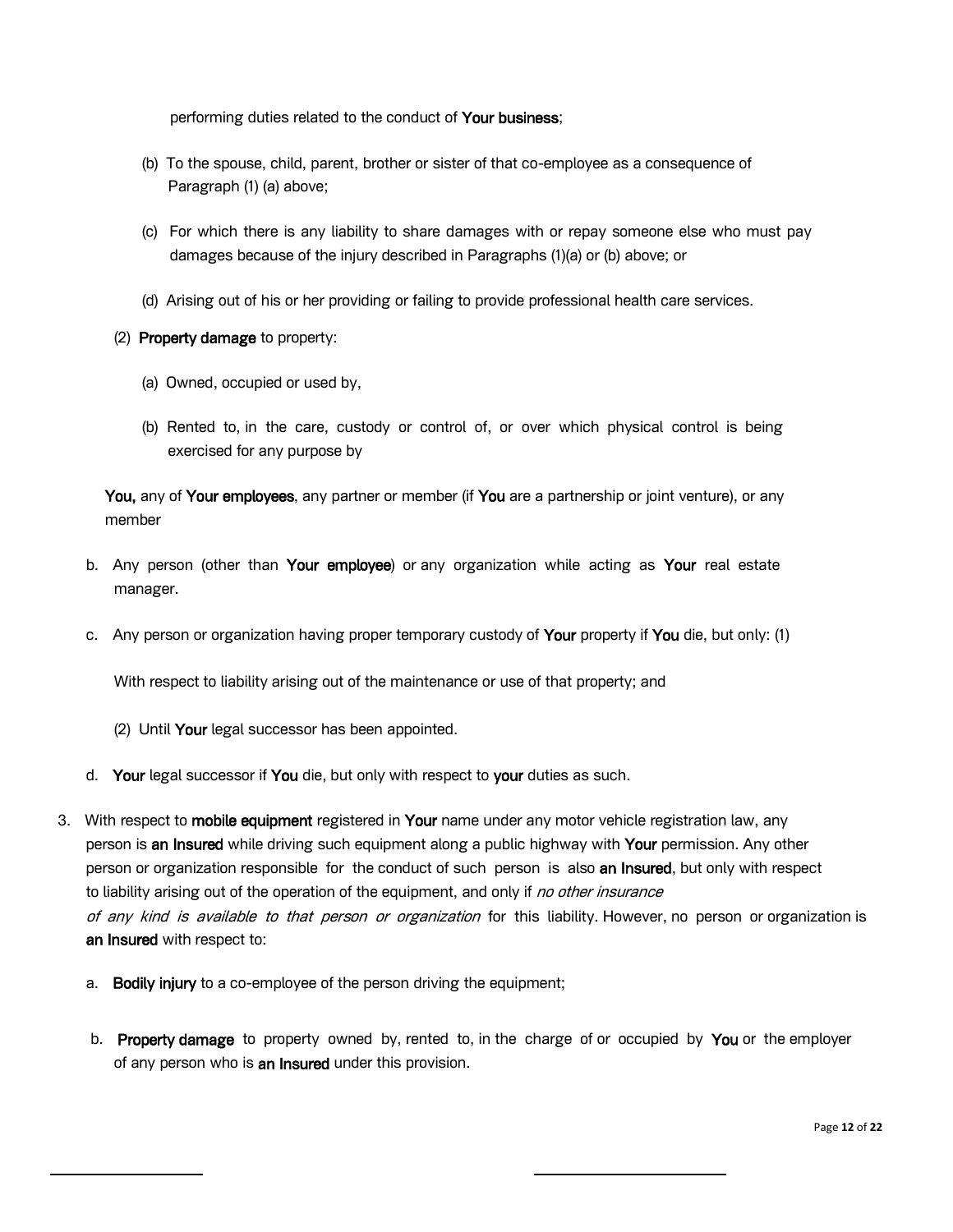No person is an Insured with respect to the conduct of any current or past partnership and or joint venture/ no organization is an insured -that is not shown as a Named Insured in the Schedule.

# **SECTION III – LIMITS OF INSURANCE**

# 1. Any One Event Limit

The Any One Event Limit as shown in the Schedule is the maximum We will pay for the sum of damages under any Coverage Section (A, B, C) because of all **bodily injury** and **property damage** arising out of any one event.

## 2. Annual Aggregate Limit

The Annual Aggregated Limit as shown in the Schedule is the maximum We will pay under any Coverage section (A, B, C) regardless of the number of:

## a. Insureds;

b. Claims made or suits brought; or

c. Persons or organizations making claims or bringing suits. This shall

include any sub-limits as shown in the Schedule.

3. Subject to the Any One Event limit and Annual Aggregate limit for Cover A, the Aggregate Sublimit for bodily injury & property damage is the maximum

We will pay for the sum of Damages under Coverage A, except damages because of bodily injury or property damage included in the products-completed operations hazard; and

4. Subject to the Any One Event limit and Annual Aggregate limit for Cover A,, the Aggregated sublimit for Products-Completed Operations Limit is the maximum We will pay under Coverage A for damages because of bodily injury and property damage included in the products-completed operations hazard.

# **SECTION IV - COMPREHENSIVE GENERAL LIABILITY CONDITIONS**

## 1. Bankruptcy

Bankruptcy or insolvency of the Insured or of the Insured's estate will not relieve Us of Our obligations under this insurance.

## 2. Duties In The Event Of Accident, Offence, Claim Or Suit

a. You must see to it that We are notified as soon as practicable but not later than 10 (ten) working days from the moment You get informed of an event or offence which may result in a claim. To the extent possible, notice should include:

(1) How, when and where the event or offence took place;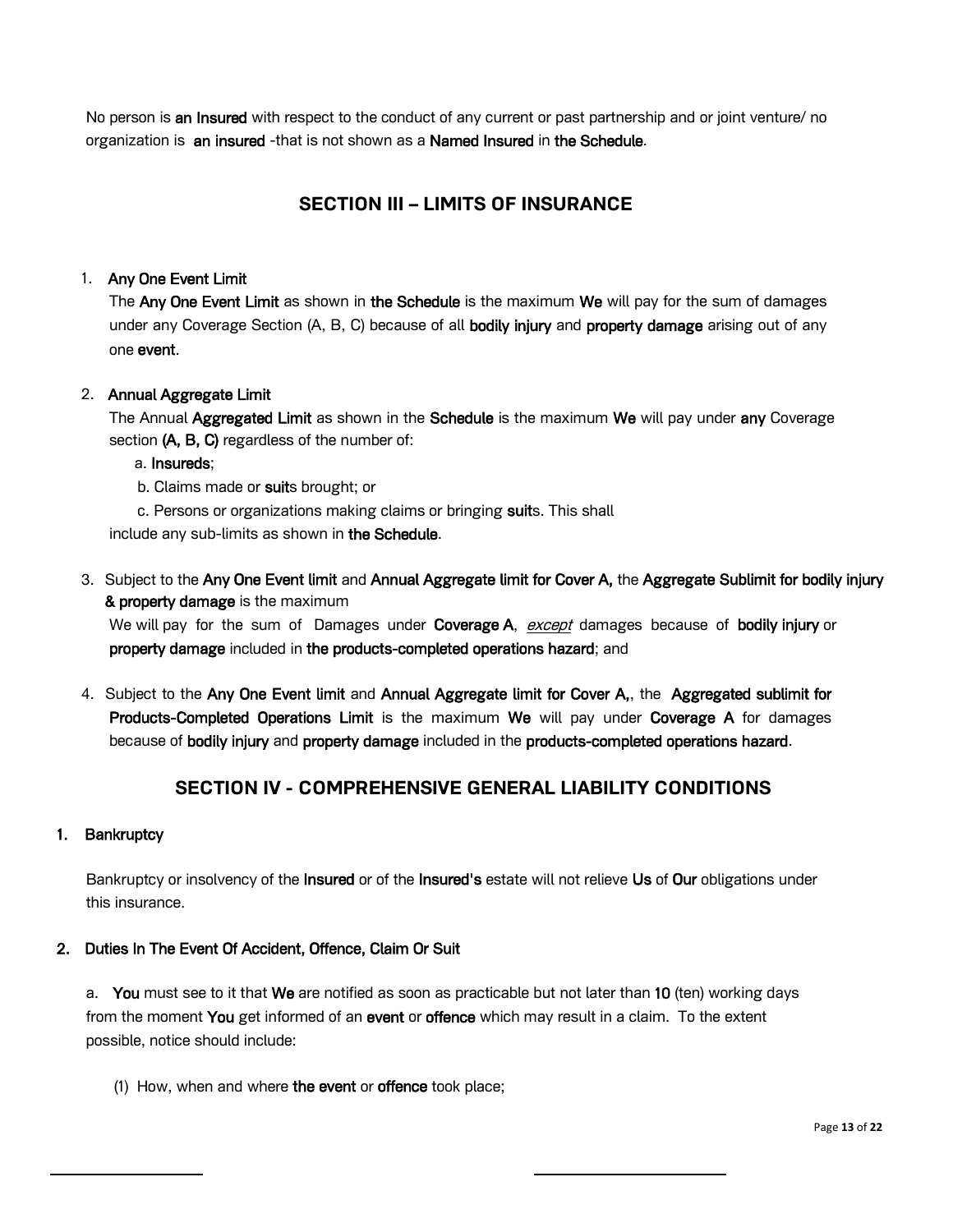- (2) The names and addresses of any injured persons and witnesses; and
- (3) The nature and location of any injury or damage arising out of the event or offence. Notice of

an event or offence is not notice of a claim.

- b. If a claim is received by any **Insured**, You must:
	- (1) Immediately record the specifics of the claim and the date received; and
	- (2) Notify Us as soon as practicable but not later than 5 (five) working days from the moment You learn about such a claim

You must see to it that We receive written notice of the claim within 5(five) working days from an oral notification as above.

- c. You and any other involved **Insured** must:
	- (1) Immediately send Us copies of any demands, notices, summonses or legal papers received in connection with the claim or a suit:
	- (2) Authorize Us to obtain records and other information;
	- (3) Co-operate with Us in the investigation or settlement of the claim or defence against the suit; and
	- (4) Assist Us, upon Our request, in the enforcement of any right against any person or organization which may be liable to the Insured because of injury or damage to which this insurance may also apply.
- d. No Insured shall voluntarily make a payment, assume any obligation, or incur any expense, other than for first aid, without **Our** consent in writing, any payment, promise, obligation undertaken without **our** consent will not be compensated under this insurance.

### 3. Legal Action Against Us

No person or organization has a right under this insurance:

- a. To join Us as a party or otherwise bring Us into a suit asking for damages from an Insured; or
- b. To sue Us on this insurance unless all of its terms have been fully complied with.

A person or organization may sue Us to recover on an agreed settlement or on a final judgment against an Insured obtained after an actual trial; but We will not be liable for damages that are not payable under the terms of this insurance or that are in excess of the applicable limit of insurance. An agreed settlement means a settlement and release of liability signed by Us, the Insured and the claimant or the claimant's legal representative.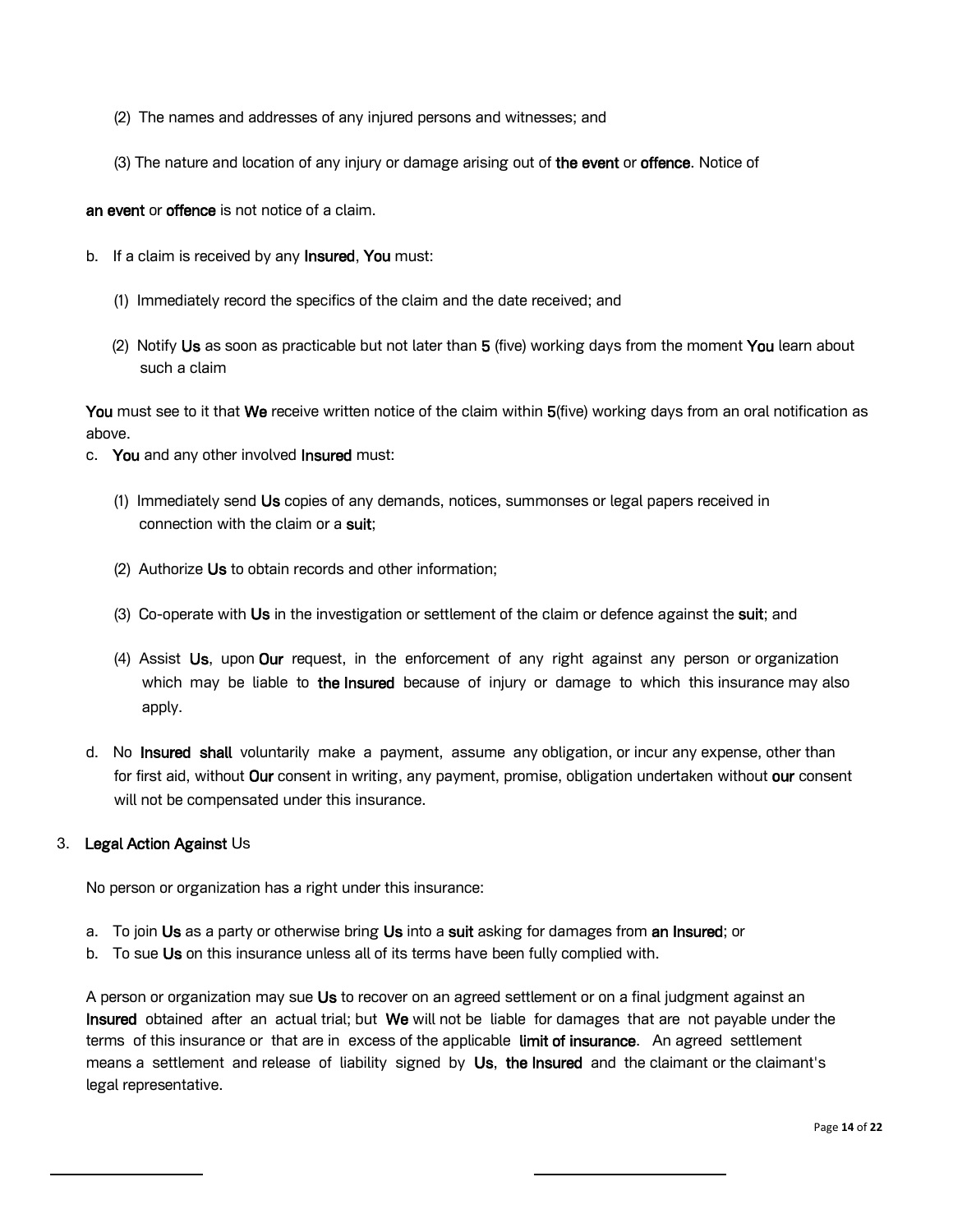## 4. Contribution

If at the time of happening of any event resulting into a liability covered by this Policy, there shall be existing any other Liability Insurance of any nature covering the same liability, whether effected by You or not, then We will pay only rateable proportion of claim, which will be calculated as a share of this insurance in the total volume of the coverage provided without consideration from the perspectives of the actual collections from the others Insurers.

# 5. REPRESENTATIONS

By accepting this Policy, You agree:

- a. The statements in the **Schedule** are accurate and complete;
- b. Those statements are based upon representations You made to Us in the application; and
- c. We have issued this Policy in reliance upon Your representations.

# 6. Transfer Of Rights Of Recovery Against Others To Us

If the Insured has rights to recover all or part of any payment We have made under this insurance, those rights are transferred to Us. The Insured must do nothing after loss to impair them. At Our request, the Insured will bring suit or transfer those rights to Us and help Us enforce them.

## 7. Severability

If any of the provisions of this **policy** is found to be void or unenforceable by competent court then that provision shall be deemed to be deleted from this Policy and the remaining provisions of this Policy shall continue in full force and effect.

## 8. Cancellation

- (a) We may cancel this Policy by giving 30 days written notice of such cancellation to the last known address of the Named Insured and in such a case We will return a pro-rata portion of the premium for the unexpired Policy Period.
- (b) This Policy may also be cancelled by You by giving 30 days written notice to Us in which event We will retain premium at the short period scale, provided that there has been no Claim under the Policy during the Policy Period, in which case no refund of premium shall be allowed.
- (c) The payment or tender of any unearned premium by Us shall not be a condition precedent to the effectiveness of cancellation but such payment shall be made as soon as practicable.
- (d) If the Policy is cancelled due to any reason or by any Party and a loss is paid/recognized by Us during the period the Policy was in force, no premium return is envisaged under the insurance in spite of the provisions as above and the full insurance premium per **Policy** is subject to payment to Us by You.

# 9. Changes

This Policy contains all the agreements between You and Us concerning the insurance afforded. This Policy's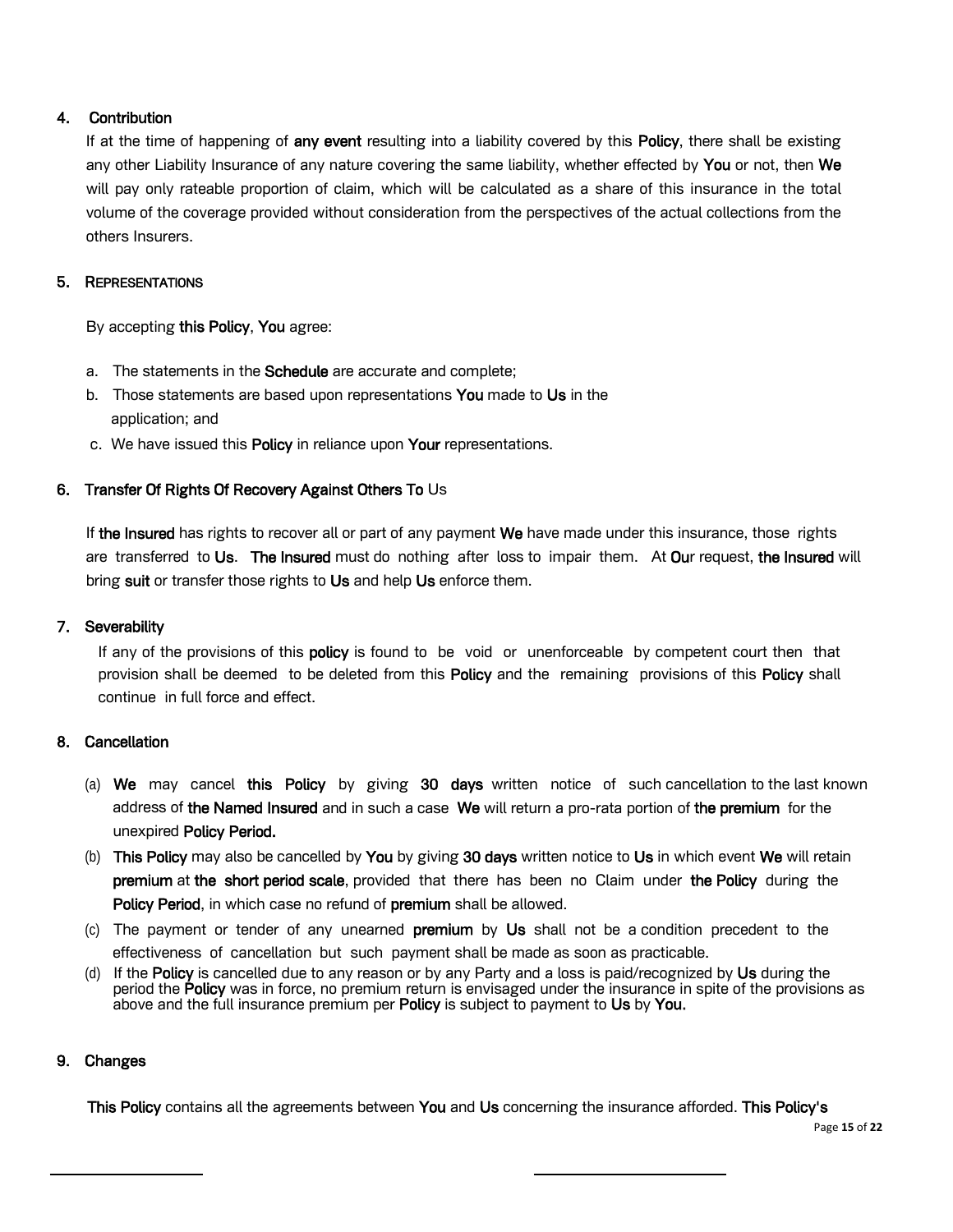terms can be amended or waived only in the form of issuance of an Endorsement to the Policy dully signed by both parties.

## 10. Examination of Your Books and Records

We may examine and audit Your books and records as they relate to this Policy at any time during the Policy period and up to 3 (three) years afterward.

## 11. Premiums

It is a condition precedent for the indemnity payment under the policy that the premium/ first premium installment (if the payment in installments is envisaged on the schedule) shall be paid the **property damage/ bodily injury** became apparent/ offence occurred.

In case of non-payment of the insurance premium on time i.e. by the date specified under the Policy, We shall set the additional two-week deadline for You to pay the insurance premium. If after the expiration of the aforementioned deadline the insured event occurs and the payment still has not been performed. We shall be released from the obligation to pay out the insurance indemnification. In addition, in case of non-payment of premium on time on the basis of one month prior written notification upon the ineffectual expiration of the aforementioned deadline We shall reserve the right to terminate the insurance agreement/Policy unilaterally.

# The Named Insured shown in the Schedule:

a. is responsible for the payment of all premiums; and

b. will be the payee for any return premiums We pay.

### 12. Transfer of Your Rights and Duties Under This Policy

Your rights and duties under this Policy may not be transferred without Our written consent except in the case of death of an individual Named Insured.

If You die, Your rights and duties will be transferred to Your legal successor, but only while acting within the scope of duties as Your legal successor. Until Your legal successor is appointed, anyone having proper temporary custody of Your property will have Your right and duties, but only with respect to that property.

### 13. Governing Law

Any interpretation of this Policy relating to its construction, validity or operation shall be made in accordance with Georgian law.

### 14. Disputes resolution

The Parties shall use their best efforts to settle amicably all disputes arising out of or in connection with this policy or its interpretation. Any dispute, controversy, or claim which cannot be settled amicably, or the breach, termination or invalidity thereof, shall be submitted to and finally settled by competent Courts of Georgia.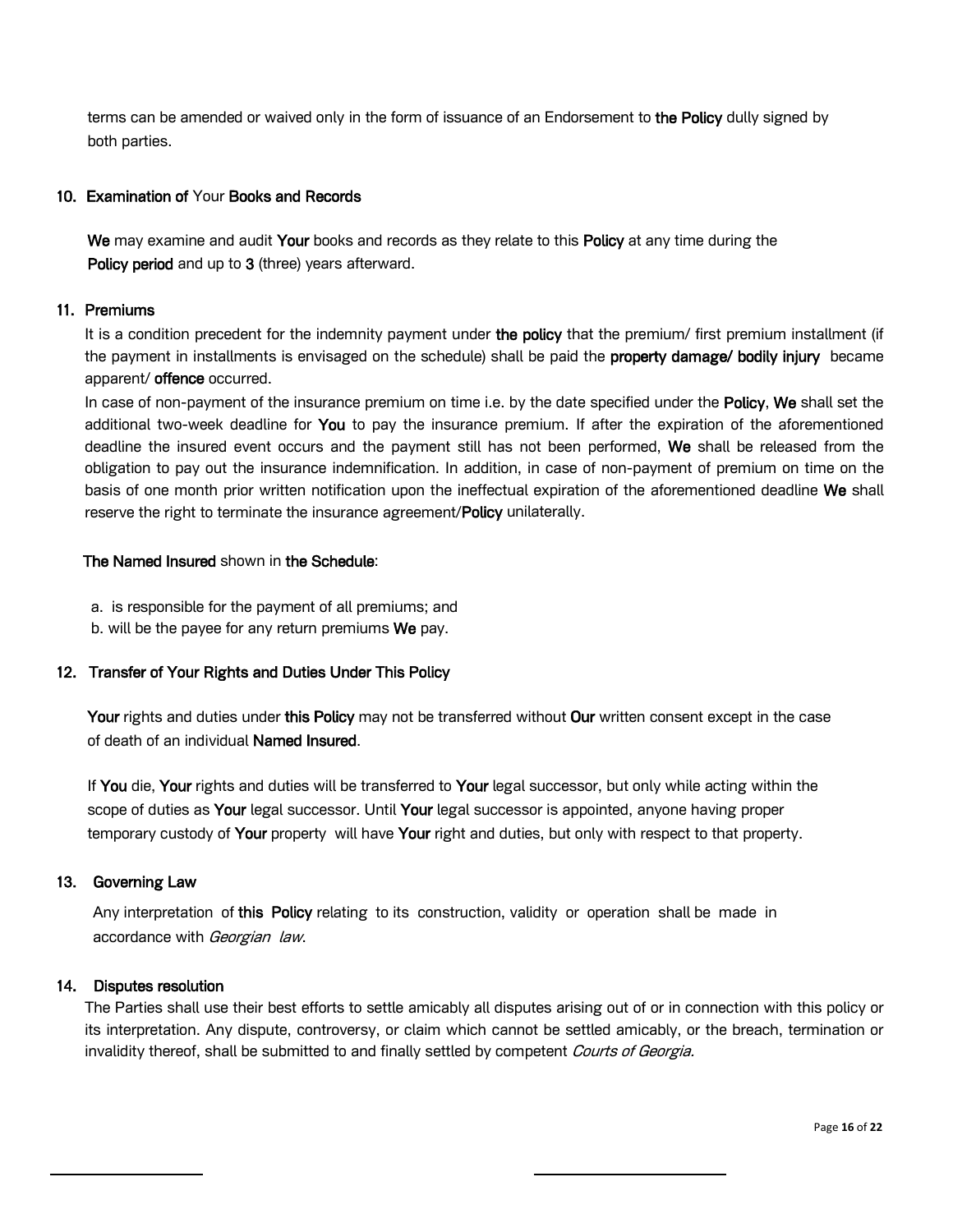## 15. Protection of Policy Holder's Interest

In the event of a claim, if the same is found admissible under the Policy, We shall make an offer of settlement or convey the rejection of the claim within 30 days of receipt of all relevant documents and Investigation/ Assessment Report (if required). In case the claim is admitted, the claim proceeds shall be paid within 30 days of Your acceptance of Our offer.

## 16. Credit Info

All the provisions under this **Policy** shall be confidential. Any information related to the provisions of this policy shall be disclosed to a third person (persons) only in the cases provided under the applicable law and/or by written agreement of the **parties**. Notwithstanding the aforementioned, by signing the given **policy You** grant Us the unconditional right to submit any information about You available to the Us without any additional consent of You to JSC 'Creditinfo Georgia' (registered by Mtatsminda-Krtsanisi regional court on February 14, 2005, No. of register: #06/5-51, Identification No.:204470740), which shall lead to the registration of You in the database of 'Creditinfo Georgia'.

## 17. Other provisions

By signing this Policy

- a) the **Parties** acknowledge that they fully understand the meaning of the Policy and it is concluded on the basis of reasonable consideration
- b) You grant Us or Our affiliate the right to indicate You as an Our customer and/ or to indicate the existence of the present Policy (without prejudice to confidentiality) for advertising of Our business or to make public announcement (including written form, mass media, internet etc.) regarding Us. For this purposes We or Our affiliate shall have the right to use Your brand name and trademark (including trademarks used by You on the basis of rights obtained from the trademark holder/owner in accordance with the legislation).

## **SECTION V - DEFINITIONS**

- 1. Advertisement means a notice that is broadcast or published to the general public or specific market segments about Your goods, products or services for the purpose of attracting customers or supporters.
- 2. Auto means a land motor vehicle, trailer or semitrailer designed for travel on public roads, including any attached machinery or equipment. But auto does not include mobile equipment.
- **3. Bodily injury** means bodily injury, sustained by a person, including death resulting from any of these at any time.
- 4. Coverage territory means the territory as described in the Schedule, to events/offences/medical costs happened and to suits/claims for the damages brought in which does this insurance apply
- 5. Employee any person who is working under the contract of employment or a job contract with You no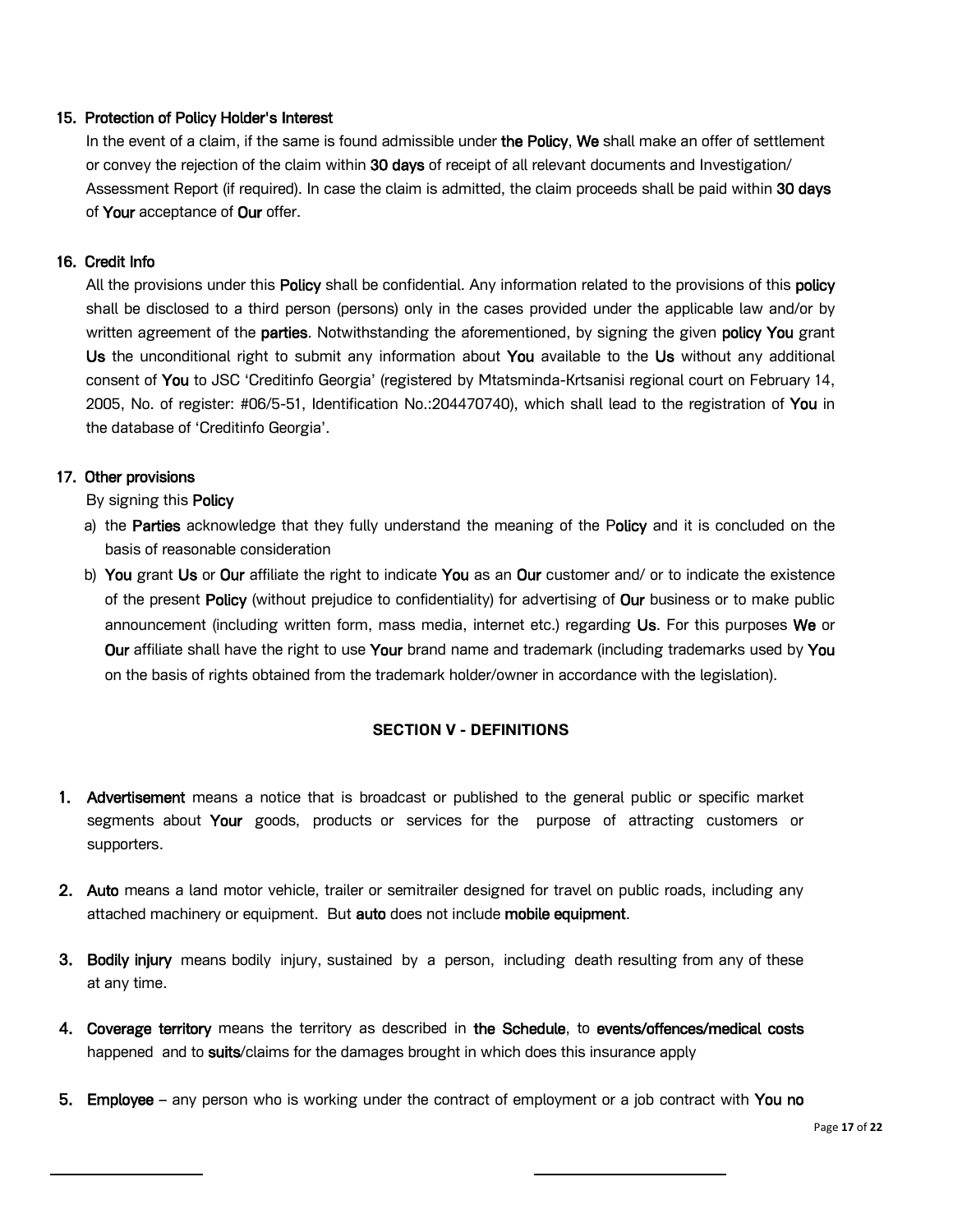#### matter written or oral

- 6. Event means an accident, including continuous or repeated exposure to substantially the same general harmful conditions. For the products & completed operations hazard the works shall be completed after the retroactive date for the event to be qualified as eligible for this insurance.
- 7. Executive officer means a person holding any of the officer positions created by Your charter, constitution, by-laws or any other similar governing document.
- 8. Hostile fire means one which becomes uncontrollable or breaks out from where it was intended to be.
- 9. Impaired property means tangible property, other than Your product or Your work, that cannot be used or is less useful because:
	- a. It incorporates Your product or Your work that is known or thought to be defective, deficient, inadequate or dangerous; or
	- b. You have failed to fulfill the terms of a contract or agreement;
- 10. Loading or unloading means the handling of property:
	- a. After it is moved from the place where it is accepted for movement into or onto an aircraft, watercraft or auto;
	- b. While it is in or on an aircraft, watercraft or **auto**; or
	- c. While it is being moved from an aircraft, watercraft or **auto** to the place where it is finally delivered;

but loading or unloading does not include the movement of property by means of a mechanical device, other than a hand truck, that is not attached to the aircraft, watercraft or **auto**.

- 11. Mobile equipment means any of the following types of land vehicles, including any attached machinery or equipment:
	- a. Bulldozers, farm machinery, forklifts and other vehicles designed for use principally off public roads;

b. Vehicles maintained for use solely on or next to premises You own or rent and which does not have the registration for the public roads;

- c. Vehicles that travel on crawler treads;
- d. Vehicles, whether self-propelled or not, maintained primarily to provide mobility to permanently mounted: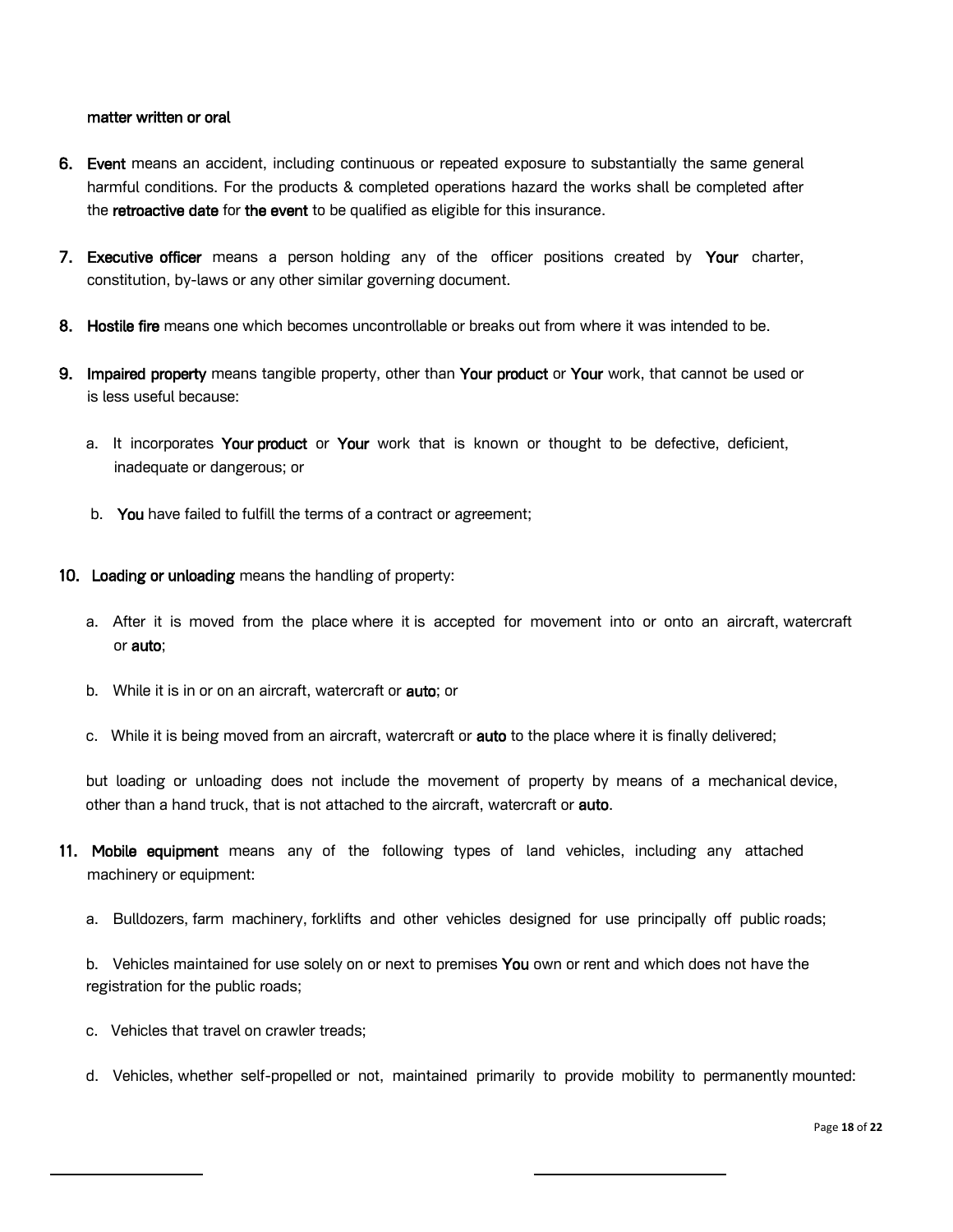- (1) Power cranes, shovels, loaders, diggers or drills; or
- (2) Road construction or resurfacing equipment such as graders, scrapers or rollers;
- e. Vehicles not described in a, b, c. or d. above that are not self-propelled and are maintained primarily to provide mobility to permanently attached equipment of the following types:
	- (1) Air compressors, pumps and generators, including spraying, welding, building cleaning, geophysical exploration, lighting and well servicing equipment; or
	- (2) Cherry pickers and similar devices used to raise or lower workers;

However, self-propelled vehicles with the following types of permanently attached equipment are not mobile equipment but will be considered **autos**:

(1) Equipment designed primarily for: (a) Snow

removal;

- (b) Road maintenance, but not construction or resurfacing; or
- (c) Street cleaning;
- (1) Cherry pickers and similar devices mounted on automobile or truck chassis and used to raise or lower workers; and
- (2) Air compressors, pumps and generators, including spraying, welding, building cleaning, geophysical exploration, lighting and well servicing equipment.

# This insurance is applicable to the property damage/ bodily injury as result of operations of mobile equipment only if such a **mobile equipment** is listed in the schedule

- 12. Named Insured person/organization stipulated as a Named Insured in the Schedule, who enters into the insurance contract with Us
- 13. Personal and advertising injury means injury, including consequential bodily injury, arising out of one or more of the following offenses:
	- a. False arrest, detention or imprisonment;
	- b. Malicious prosecution;
	- c. The wrongful eviction from, wrongful entry into, or invasion of the right of private occupancy of a room, dwelling or premises that a person occupies, committed by or on behalf of its owner, landlord or lessor;
	- d. Recorded oral or written publication of material that slanders or libels a person or organization or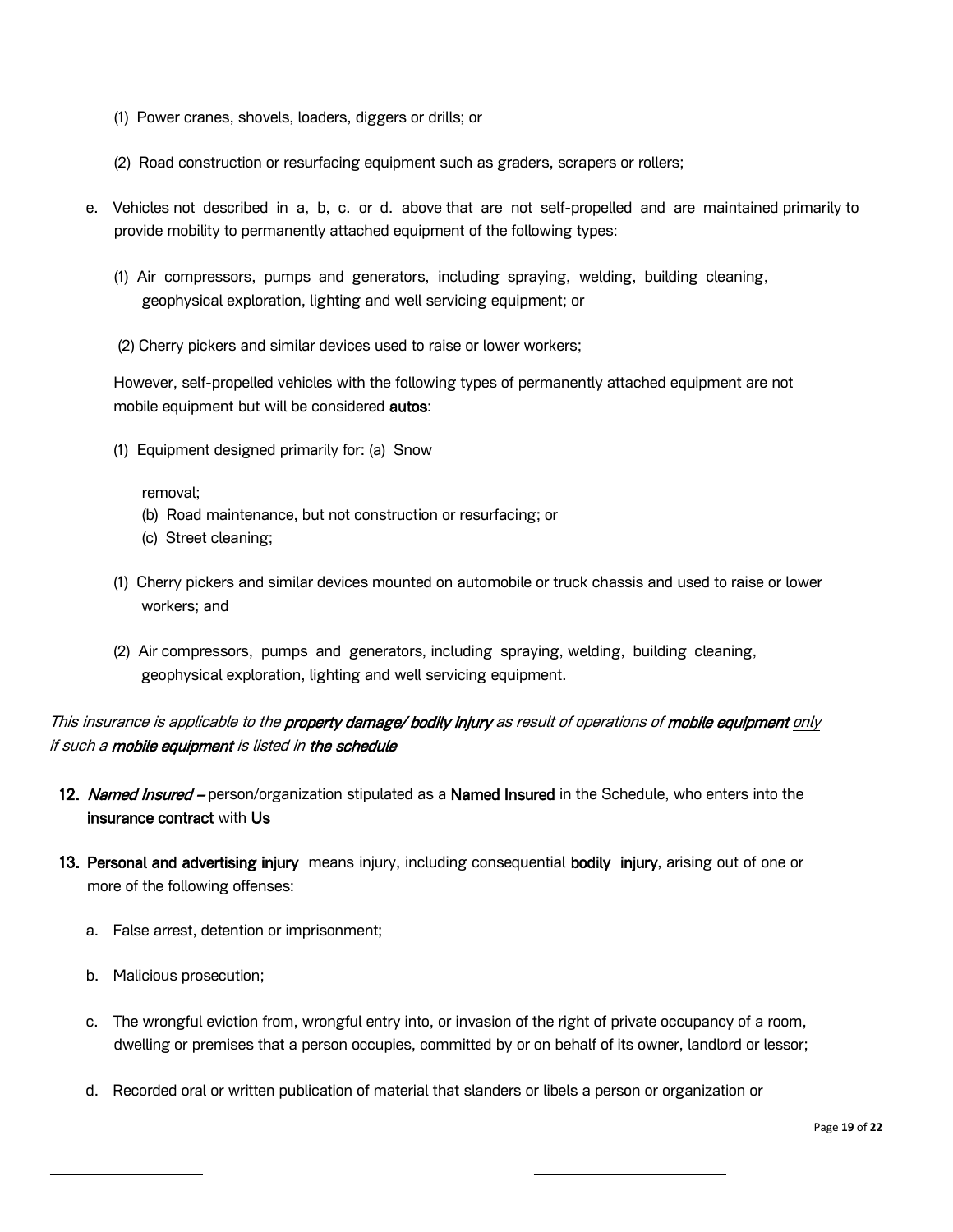disparages a person's or organization's goods, products or services;

- e. Recorded oral or written publication of material that violates a person's right of privacy;
- f. The use of another's advertising idea in Your advertisement; or
- g. Infringing upon another's copyright, trade dress or slogan in Your advertisement.
- 14. Pollutants mean any solid, liquid, gaseous or thermal irritant or contaminant, including smoke, vapor, soot, fumes, acids, alkalis, chemicals and waste.. : Waste includes materials to be recycled, reconditioned or reclaimed
- 15. Policy(Insurance Contract)-the present terms, schedule and application for Comprehensive General liability insurance shall be read together as one Policy

### 16. Products-completed operations hazard

- a. Includes all bodily injury and property damage occurring away from premises You own or rent and arising out of Your product or Your work except:
	- (1) Products that are still in Your physical possession; or
	- (2) Work that has not yet been completed or abandoned. However, Your work will be deemed completed at the earliest of the following times:
		- (a) When all of the work called for in Your contract has been completed.
		- (b) When all of the work to be done at the job site has been completed if Your contract calls for work at more than one job site.
		- (c) When that part of the work done at a job site has been put to its intended use by any person or organization other than another contractor or subcontractor working on the same project.

Work that may need service, maintenance, correction, repair or replacement, but which is otherwise complete, will be treated as completed.

- b. Does not include **bodily injury** or **property damage** arising out of:
	- (1) The transportation of property, unless the injury or damage arises out of a condition in or on a vehicle not owned or operated by You, and that condition was created by the loading or unloading of that vehicle by any Insured;
	- (2) The existence of tools, uninstalled equipment or abandoned or unused materials.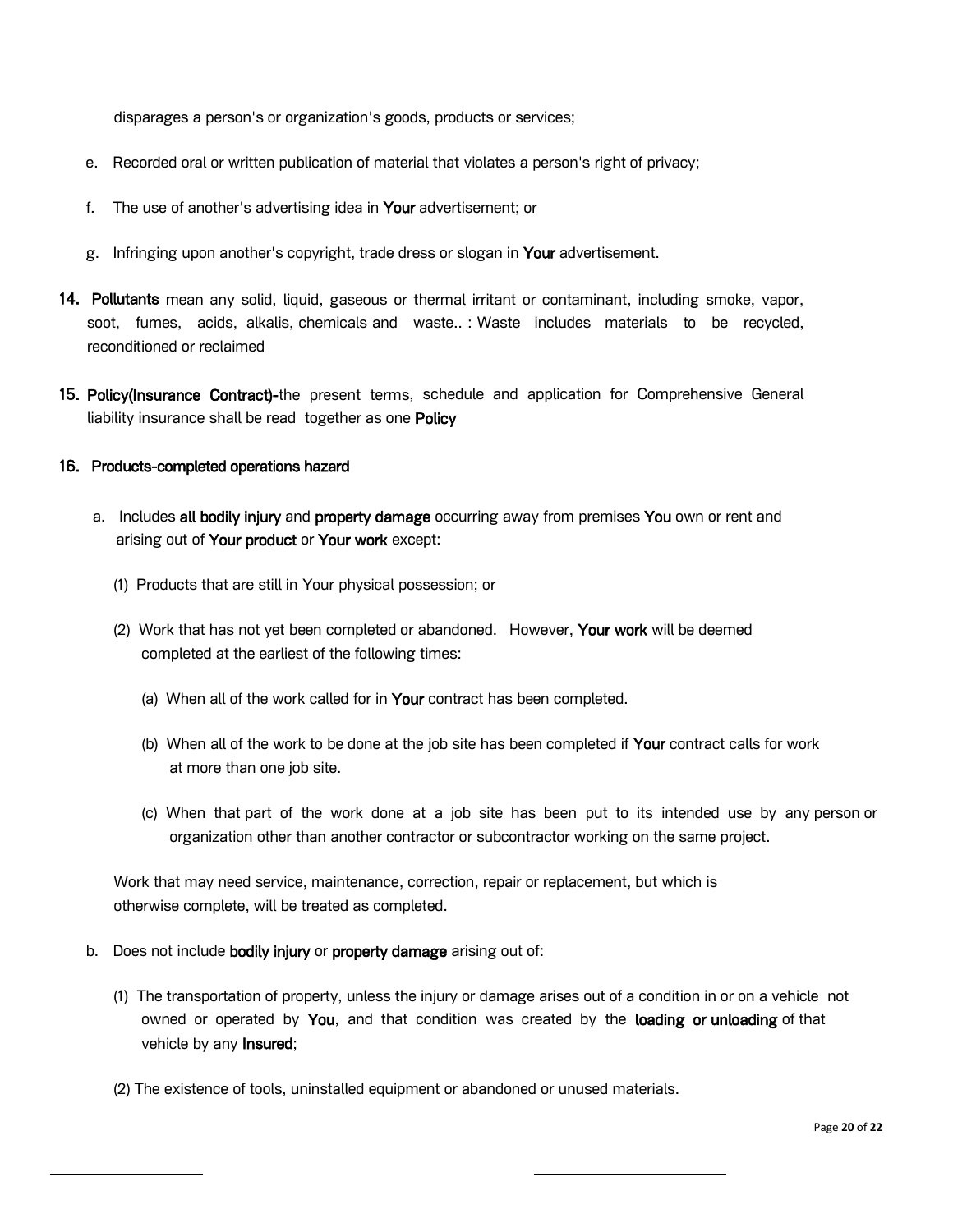## 17. Property damage means:

- a. Physical injury to tangible property, including that resulting in loss of use of that property. All such loss of use shall be deemed to occur at the time of the physical injury that caused it; or
- b. Loss of use of tangible property that is not physically injured. All such loss of use shall be deemed to occur at the time of the event that caused it.
- 18. Suit means a civil proceeding in which damages because of bodily injury, property damage or personal and advertising injury to which this insurance applies are alleged. Suit includes any other alternative dispute resolution proceeding in which such damages are claimed and to which the **Insured** submits with **Our** consent.
- 19. Terrorism means an act, including but not limited to the use of force or violence and / or the threat thereof, of any person or group(s) of persons whether acting alone or on behalf of or in connection with any organization (s) or government(s), committed for political, religious, ideological or similar purpose including the intention to influence any government and/or to put the public, or any section of the public in fear.

This Policy also excludes loss, damage, cost or expenses of whatsoever nature directly or indirectly caused by, resulting from or in connection with any action taken in controlling, preventing, suppressing or in any way relating to action taken in respect of any act of Terrorism.

20. Your business means the business as described on the schedule, the liability arising from the operations of the premises not stipulated in the schedule is not covered.

## 21. Your product means:

- a. Any goods or products, other than real property, manufactured, sold, handled, distributed or disposed of by:
	- (1) You;
	- (2) Others trading under Your name; or
- b. Containers (other than vehicles), materials, parts or equipment furnished in connection with such goods or products.

Your product does not include vending machines or other property rented to or located for the use of others but not sold.

22. Your work means: